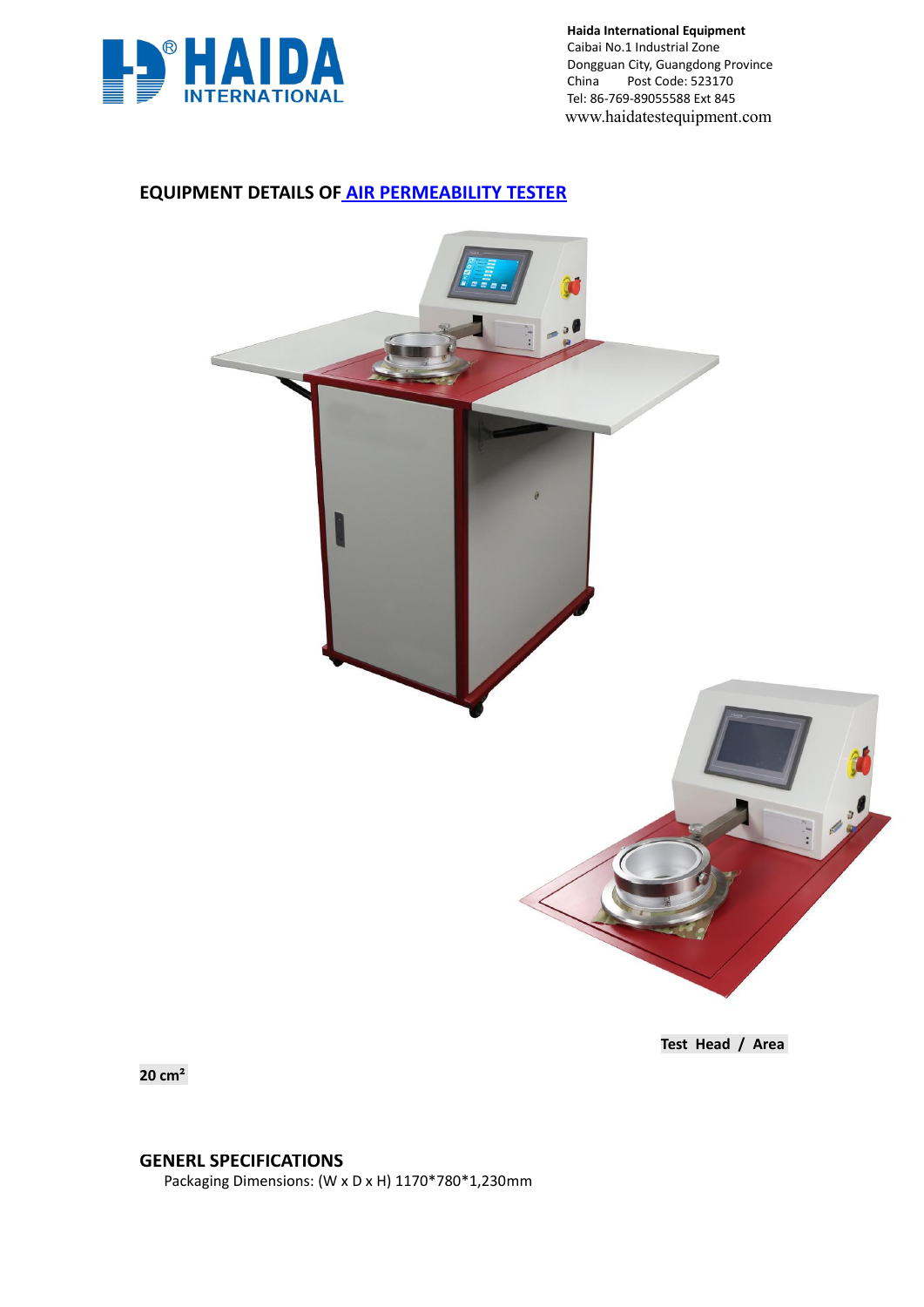

Power supply source: single-phase, 220V±10%, 50/60Hz (can www.phoidetedstequipment.com Gross Weight: 120kg

### **TEST STANDARD:**

ASTM D737 Standard Test Method for Air Permeability of Textile Fabrics ISO 9237 Textiles - Determination of the Permeability of Fabrics to Air BS 5636, DIN 53887, AFNOR G07-111, EDANA 140.1, ISO 7231, ISO 9073-15, JIS L1096-A TAPPI T251, WSP 070.1.R3, EDANA 140.2-99

## **STANDARD FEATURES**

| Measuring range    | $0.1 - 12,000$ mm/s at 20 cm <sup>2</sup> test area.                                                                                                                                                                                                    |  |
|--------------------|---------------------------------------------------------------------------------------------------------------------------------------------------------------------------------------------------------------------------------------------------------|--|
| Units of measure   | $\vert$ mm/s, ft <sup>3</sup> /ft <sup>2</sup> /min, cm <sup>3</sup> /cm <sup>2</sup> /s, l/m <sup>2</sup> /s, l/dm <sup>2</sup> /min, m <sup>3</sup> /m <sup>2</sup> /min, m <sup>3</sup> /m <sup>2</sup> /h, dm <sup>3</sup> /s<br>Pa (pressure drop) |  |
| Measuring accuracy | better than $\pm$ 2 % of the displayed value.                                                                                                                                                                                                           |  |
| Test pressure      | 1-4,000 Pa                                                                                                                                                                                                                                              |  |
| Test areas         | 5, 20, 25, 38.5 and 100 cm <sup>2</sup>                                                                                                                                                                                                                 |  |
| Sample thickness   | $ 012$ mm                                                                                                                                                                                                                                               |  |
| Dimensions         | 1070 x 670 x 1080 mm                                                                                                                                                                                                                                    |  |
| Power supply       | 220V, 50Hz or 110V, 60Hz                                                                                                                                                                                                                                |  |
| Weight             | 75kg                                                                                                                                                                                                                                                    |  |

### **APPLICATION**

Air [permeability](http://www.haidatestequipment.com/product/Air-permeability-testing-equipment-for-textile.htm) is an important factor in the performance of such textile materials as gas filters, fabrics for air bags, clothing, mosquito netting, parachutes, sails, tentage, and vacuum cleaners. In filtration, for example, efficiency is directly related to air permeability. Air permeability also can be used to provide an indication of the breathability of weather-resistant and rainprooffabrics, or of coated fabrics in general, and to detect changes during the manufacturing process. In specialty, industrial and military applications, it can play a vital role in protection. In every market, satisfying the demands of consumers and producers requires ways to accurately and repeatably test material air flow.

### **USAGE**

To determine the resistance of fabrics (woven, knitted and nonwoven textile materials) to the passage of air (air flow) under constant pre-set air pressure while firmly clamped in the test rig of selected test head/area.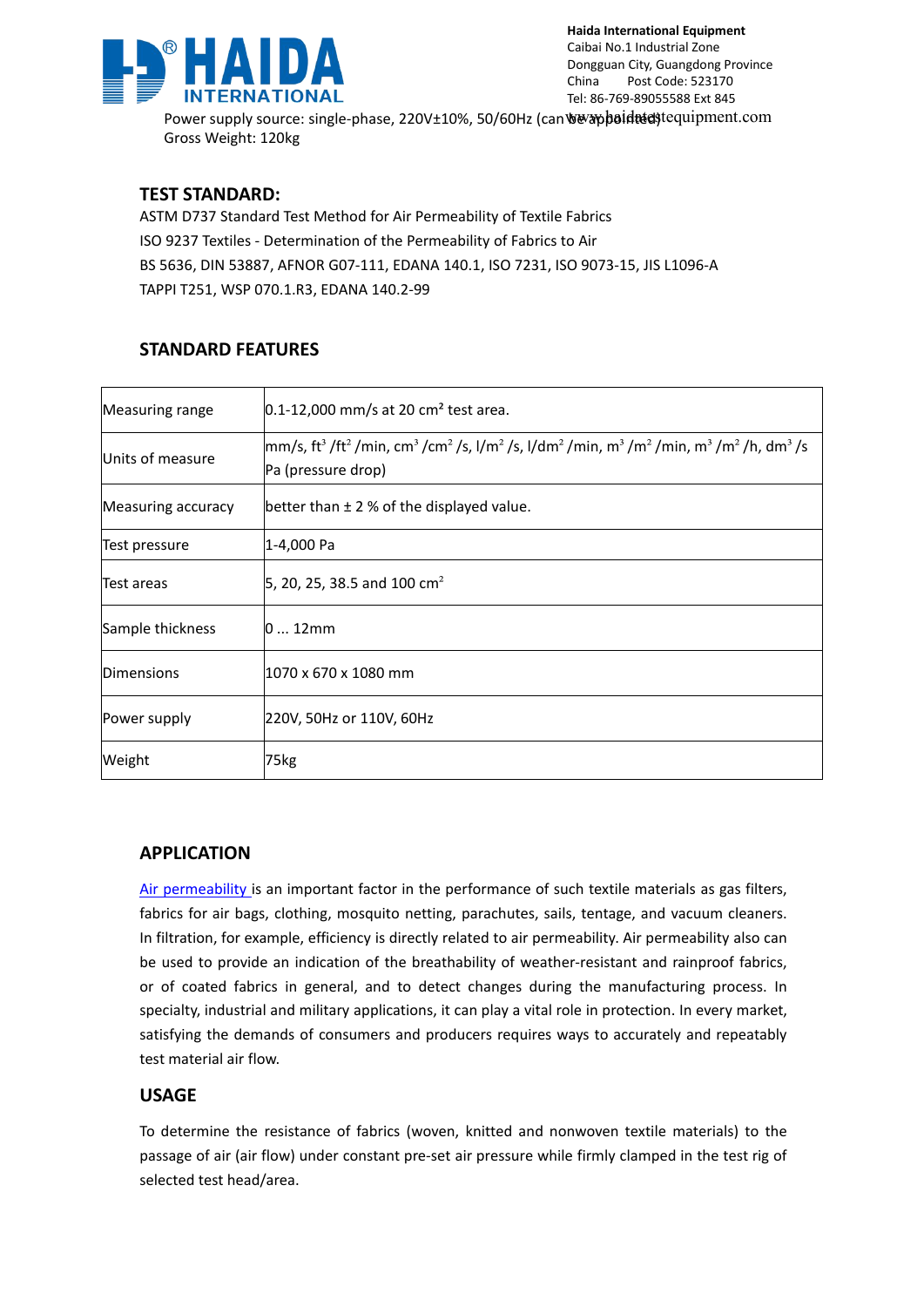

**Haida International Equipment** Caibai No.1 Industrial Zone Dongguan City, Guangdong Province China Post Code: 523170 Tel: 86-769-89055588 Ext 845 www.haidatestequipment.com

## **TEST PROCEDURE**

1.Test the conditioned specimens in the standard atmosphere for testing textiles, which is 21  $\pm$ 1°C (70  $\pm$  2°F) and 65  $\pm$  2 % relative humidity, unless otherwise specified in a material specification or contract order.

2. Handle the test specimens carefully to avoid altering the natural state of the material.

3. Place each test specimen onto the test head of the test instrument, and perform the test as specified in the manufacturer's operating instructions.

4. Place coated test specimens with the coated side down (towards low pressure side) to minimize edge leakage.

5. Make tests at the water pressure differential specified in a material specification or contract order. In the absence of a material specification or contract order, use a water pressure differential of 125 Pa  $(12.7 \text{ mm or } 0.5 \text{ in. of water}).$ 

6.Read and record the individual test results in SI units as  $\text{cm}^3$  /s/cm<sup>2</sup> and in inch-pound units as  $ft<sup>3</sup>$ /min/ft<sup>2</sup> rounded to three significant digits.

## **SALIENT FEATURES**

1. Wide measuring range of 0.1-12,000 l/m<sup>2</sup>/s at 20 cm<sup>2</sup> test area.

- 2. Wide test pressure range of 1-4,000 Pa.
- 3. For filter media: Determination of the pressure drop at a given air velocity.
- 4. Automatic control of the test pressure.
- 5. Fast and simple sample [clamping\(Pneumatic](http://www.haidatestequipment.com/product/Air-permeability-testing-equipment-for-textile.htm) Clamping Assembly).
- 6. Touch control panel for digital display of the test result.
- 7. Quiet and mobile instrument, perfectly suitable for use in the laboratory and in the production area.
- 8. Data ports: RS 232. Ethernet for direct network access.

9. Integrated software for evaluation and storage of the test results in office format.

10. Can be connected to a PC with the Evaluation Program SBT461 Air Permeability Tester lab-cloud.

11. Works in accordance with all major test standards.

### **ACCESSORIES SUPPLIED WITH THE INSTRUMENT**

- 
- 1. Main Unit: 01 No.<br>2. Test Heads: 02 Nos.

#### **20 cm**²**for DIN 53887, EN ISO 9237, WSP 70.1**

#### **38.5 cm**²**for ASTM D 737, JIS L1096-A,TAPPI T 251, WSP 70.1**

- 3. SBT461 Air Permeability Tester lab-cloud: 01 No.
- 4. Calibration Check Plate: 02 Nos. (ΦO=7.8 and ΦO= 21.6)
- 5. O-Ring for Air Seal: 01 No. (pack of 5)

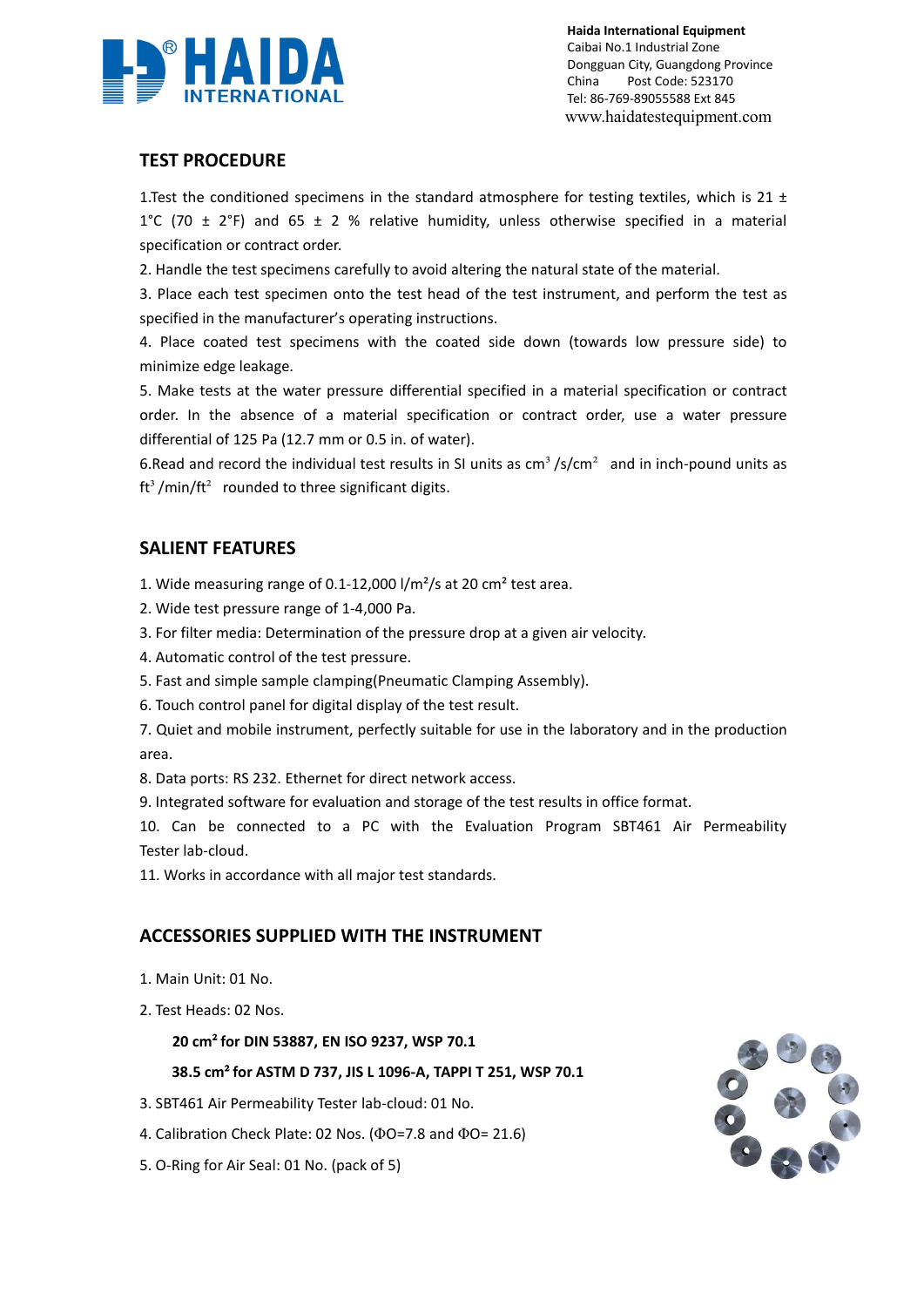

6. Nozzle: 11 Nos.

**Haida International Equipment** Caibai No.1 Industrial Zone Dongguan City, Guangdong Province China Post Code: 523170 Tel: 86-769-89055588 Ext 845 www.haidatestequipment.com

#### **Nozzles**

| No.          |     |               | $\overline{\phantom{0}}$<br>- | $\overline{\phantom{0}}$<br>ັ | 4                      | $\overline{\phantom{0}}$<br>5<br>ັ | 6 |    | Ω            | a<br>۔ | 10 |
|--------------|-----|---------------|-------------------------------|-------------------------------|------------------------|------------------------------------|---|----|--------------|--------|----|
| $\Phi$ O(mm) | 0.8 | ∽<br>1<br>1.Z | $\overline{\phantom{0}}$<br>∸ | $\mathbf{a}$<br>ر             | $\boldsymbol{\Lambda}$ | 6                                  | 8 | 10 | $\sim$<br>ΤŚ | 16     | 20 |

- 7. Power Cord: 01 No.
- 8. This User's Manual:01 No.

9. Inspection & [Conformance](http://www.haidatestequipment.com/product/Air-permeability-testing-equipment-for-textile.htm) Certificate: 01 No.

#### **TOUCH CONTROL PANEL**